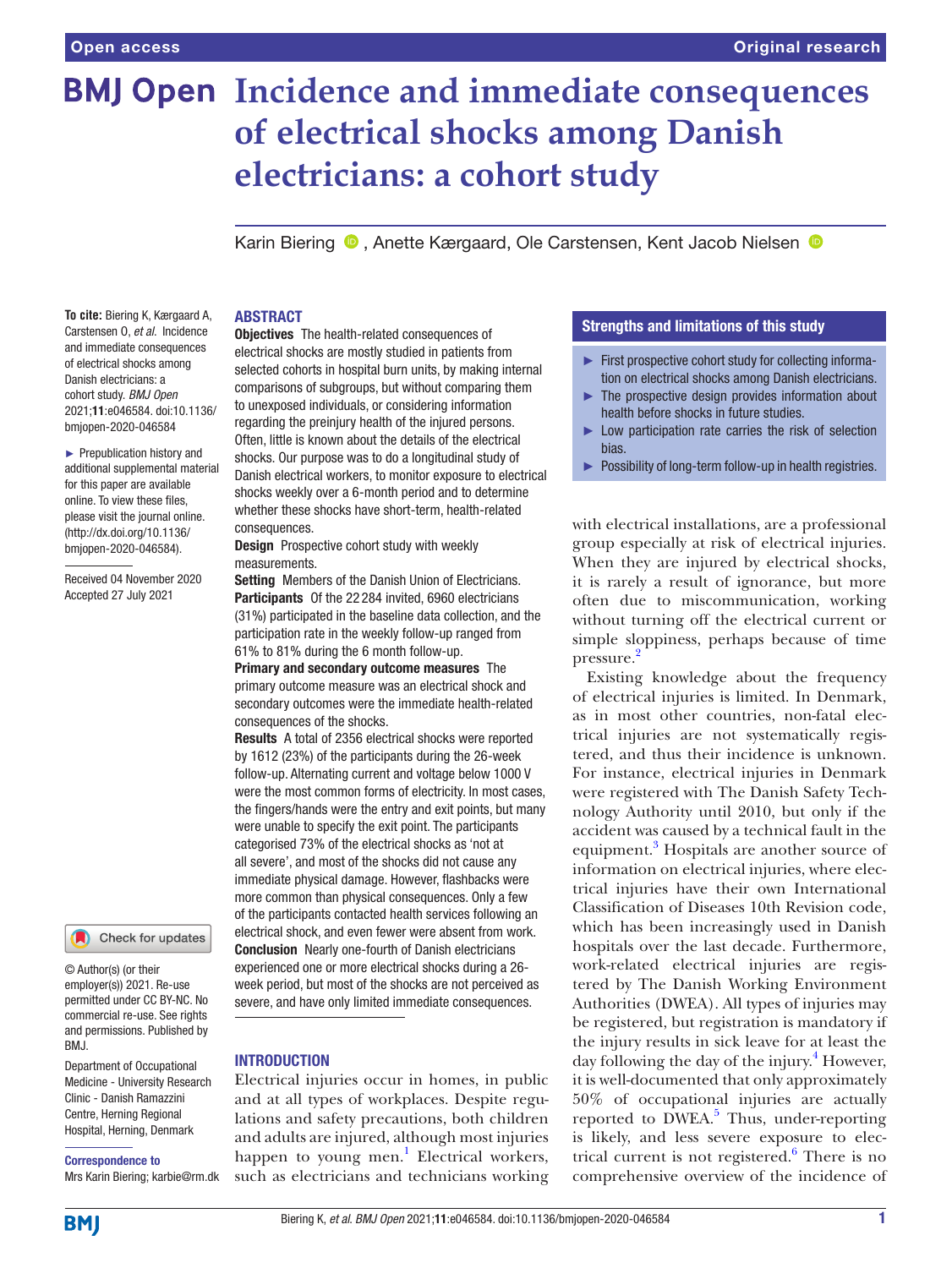electrical injuries' in Denmark, and this probably applies to other countries as well.

The consequences of exposure to electrical current range from a momentary scare and temporary pain, to severe burns and tissue damage, to death, although fatal electrical injuries are rare in Denmark, with an average of fewer than two per year in a population of 5.8 million.<sup>[3](#page-6-2)</sup> A range of case studies and studies of groups of patients who have suffered an electrical injury suggest a variety of mental and physical symptoms. Some of these are common physical symptoms, such as headaches, muscle pain, sensory disturbances, but mental symptoms, such as cognitive problems, anxiety and depression are also reported. $7-9$ 

The purpose of this project was to collect data regarding participants' health previous to their reported electrical shocks, to facilitate unbiased comparisons within and between participants' health and to establish a basis for long-term follow-up in future studies.

The aim of this study was to prospectively monitor and describe electrical shocks and their immediate healthrelated consequences in a cohort of Danish electricians.

### MATERIALS AND METHODS

This was a 6-month prospective cohort study of Danish electricians, with weekly questionnaires.

### Setting and data collection

The Danish Union of Electricians has approximately 28000 members, and organises electricians, technicians, apprentices and others electrical workers in Denmark. It is estimated that 67% of all Danish electricians are members. The data collection was conducted from October 2019 to May 2020 and had two parts: a baseline survey and 26 weeks of short, weekly, follow-up questionnaires. The survey content is described later in detail.

Before inviting union members to participate in the cohort, an information campaign about the project was presented to the members through the union's print magazine, webpage, Facebook pages, newsletters, and at member meetings and meetings of work environment representatives. This was done to ensure a high participation rate. To motivate participation, during the enrolment phase and each week of follow-up, we held a lottery for cinema-ticket vouchers for respondents, and three of the eleven local union branches held a lottery for a hotel stay for those who participated in the entire follow-up period.

Invitations to participate in the cohort were emailed to all members of the union who had registered an email address. The information campaign continued in the weeks after the invitations were sent, and along with updates on the project throughout the follow-up period, to motivate the members to respond and to continue responding during the follow-up period. After the initial invitation email, we emailed up to three reminders to the members, approximately 1week apart. Furthermore,

the union phoned a large number of non-responders, to motivate them to participate.

### Procedures

Inclusion in the cohort required agreement to participate in the follow-up period, during which participants received a text message with a link to a short, web-based questionnaire each Wednesday, for 26 consecutive weeks. A small group of participants received the weekly link by email instead of text message, primarily persons working offshore, where phone connections were not stable. The links to the weekly questionnaires remained open to responses throughout the data collection period, but responses were placed according to their actual response date, and shocks reported more than 14 days after the incident were excluded (primarily during the first week of the data collection, some reported shocks from several years before). If a participant did not respond to text message within 24 hours, they received a reminder. If a participant did not respond for two consecutive weeks, the researchers sent an email with a request to respond and continue participating in the study. If the participants did not respond after this, their contact information was given to their local union branch, where local representatives tried to phone them and motivate them to continue participating. Not all non-responders were phoned, owning to capacity of personnel in the union branches, and some were phoned in vain, or a message was left on their answering service. This telephone reminder procedure was unsystematic, because of variations in the resources of the union branches, and over time.

Data were collected and managed using REDCap elec-tronic data capture tools, hosted by Aarhus University.<sup>[10](#page-6-7)</sup>

### Content of the baseline and weekly follow-up web-based surveys

The baseline survey consisted of questions about the participants, their health and their perception of their health. This included questions about symptoms and recent exposure to electrical shocks, as in the weekly questionnaire [\(online supplemental file 1](https://dx.doi.org/10.1136/bmjopen-2020-046584)). Questions about recent exposure to electrical shock were designed so the participants were only presented with questions that were relevant to them, based on the answers they gave. Most notably, the participants responded to a range of detailed questions about the characteristics and consequences of a shock only if they reported having experienced an electrical shock.

The weekly follow-up questionnaires included questions on electrical shock exposure, and posed questions on absenteeism, ability to work and single-item versions of the symptom scales used in the baseline survey ([online](https://dx.doi.org/10.1136/bmjopen-2020-046584)  [supplemental file 1](https://dx.doi.org/10.1136/bmjopen-2020-046584)), regardless of the participant's exposure to electrical shock, to prospectively monitor the participant's health prior to any electrical injury that might eventually occur.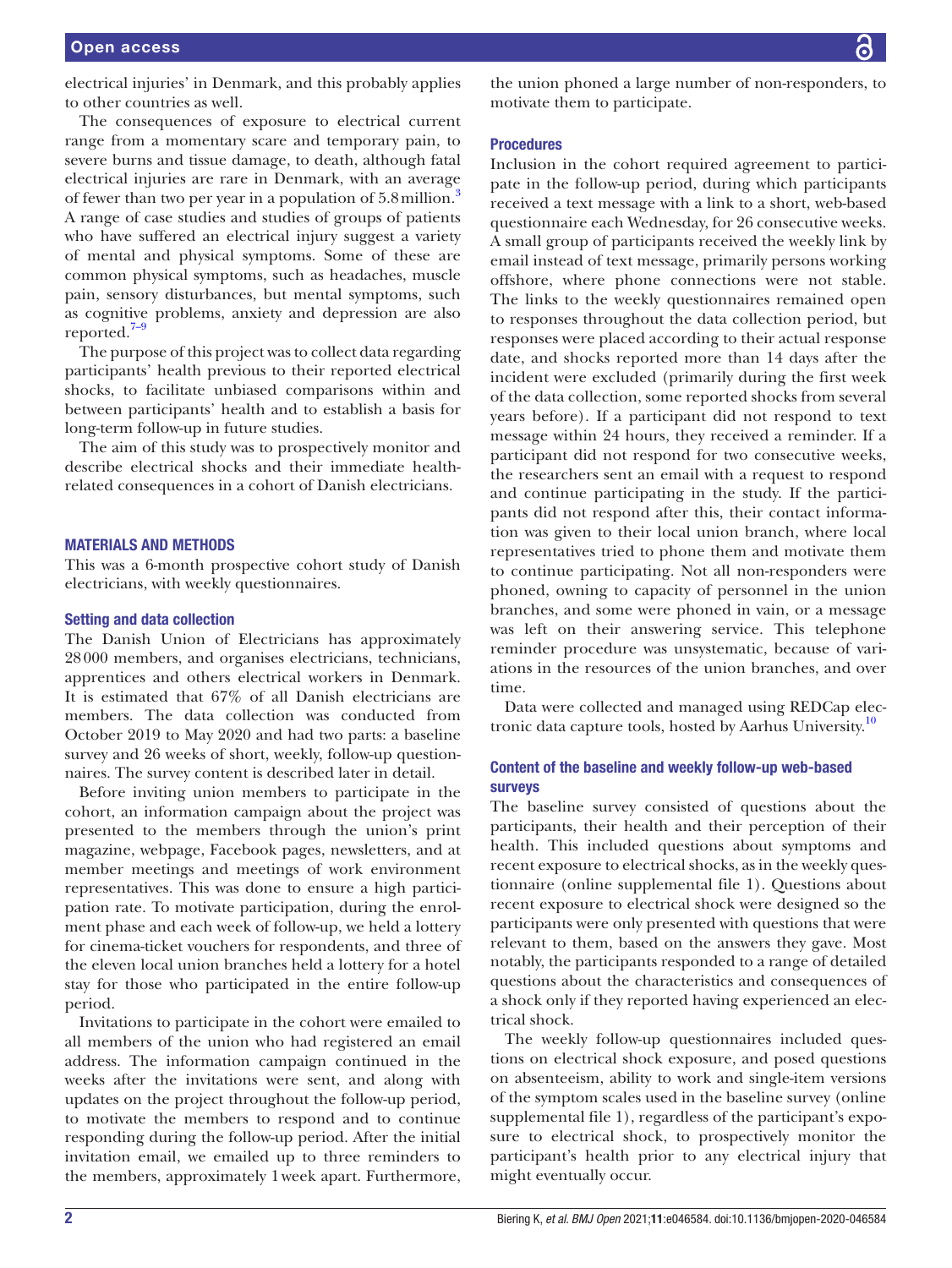<span id="page-2-0"></span>

| Demographic characteristics of participants (N=6960) and non-participants (n=15 324)<br>Table 1 |                     |               |                  |               |
|-------------------------------------------------------------------------------------------------|---------------------|---------------|------------------|---------------|
|                                                                                                 | <b>Participants</b> | $\frac{0}{0}$ | Non-participants | $\frac{0}{0}$ |
| <b>Sex</b>                                                                                      |                     |               |                  |               |
| Women                                                                                           | 150                 | 2.2           | 192              | 1.2           |
| Men                                                                                             | 6810                | 97.8          | 15132            | 98.8          |
| Age                                                                                             |                     |               |                  |               |
| <30 years                                                                                       | 1690                | 24.3          | 4744             | 31.0          |
| $\geq$ 30 years                                                                                 | 5270                | 75.7          | 10580            | 69.0          |
| Education                                                                                       |                     |               |                  |               |
| Apprentice                                                                                      | 1209                | 17.4          |                  |               |
| Trained electrician                                                                             | 5100                | 73.3          |                  |               |
| Higher education                                                                                | 391                 | 5.6           |                  |               |
| Other education                                                                                 | 203                 | 2.9           |                  |               |
| Missing                                                                                         | 57                  | 0.8           |                  |               |
| Seniority                                                                                       |                     |               |                  |               |
| Mean number of years working with electricity (SD)                                              | 19                  | (13.9)        |                  |               |
| <b>Marital status</b>                                                                           |                     |               |                  |               |
| Married or cohabiting                                                                           | 5059                | 72.7          |                  |               |
| Single (bachelor)                                                                               | 1189                | 17.1          |                  |               |
| Single (divorced or widowed)                                                                    | 585                 | 8.4           |                  |               |
| Missing                                                                                         | 127                 | 1.8           |                  |               |
| Current work situation                                                                          |                     |               |                  |               |
| Working with electricity                                                                        | 5952                | 85.5          |                  |               |
| Working with something other than electricity                                                   | 659                 | 9.5           |                  |               |
| Not working (on leave, unemployed, sick leave, other)                                           | 245                 | 3.5           |                  |               |
| Missing                                                                                         | 104                 | 1.5           |                  |               |
| Self-reported health (general health item from SF-36)                                           |                     |               |                  |               |
| Excellent, very good, good                                                                      | 6363                | 91.5          |                  |               |
| Fair, poor                                                                                      | 525                 | 7.5           |                  |               |
| Missing                                                                                         | 72                  | 1.0           |                  |               |
| Smoking                                                                                         |                     |               |                  |               |
| Yes, currently a smoker                                                                         | 1222                | 17.5          |                  |               |
| No, but previously smoked                                                                       | 1856                | 26.7          |                  |               |
| No, never smoked                                                                                | 3806                | 54.7          |                  |               |
| Missing                                                                                         | 76                  | 1.1           |                  |               |
| Alcohol use                                                                                     |                     |               |                  |               |
| 0 units/week                                                                                    | 1935                | 27.8          |                  |               |
| 1-14 units/week                                                                                 | 4636                | 66.6          |                  |               |
| 15 or more units/week                                                                           | 318                 | 4.6           |                  |               |
| Missing                                                                                         | 71                  | 1.0           |                  |               |
| Body mass index                                                                                 |                     |               |                  |               |
|                                                                                                 | 51                  | 0.7           |                  |               |
| <18.5 underweight                                                                               | 2322                |               |                  |               |
| 18.5-<25 normal weight                                                                          | 2895                | 33.4<br>41.6  |                  |               |
| 25-<30 overweight                                                                               |                     |               |                  |               |
| $30+$ obese                                                                                     | 1527                | 21.9          |                  |               |
| Missing                                                                                         | 165                 | 2.4           |                  |               |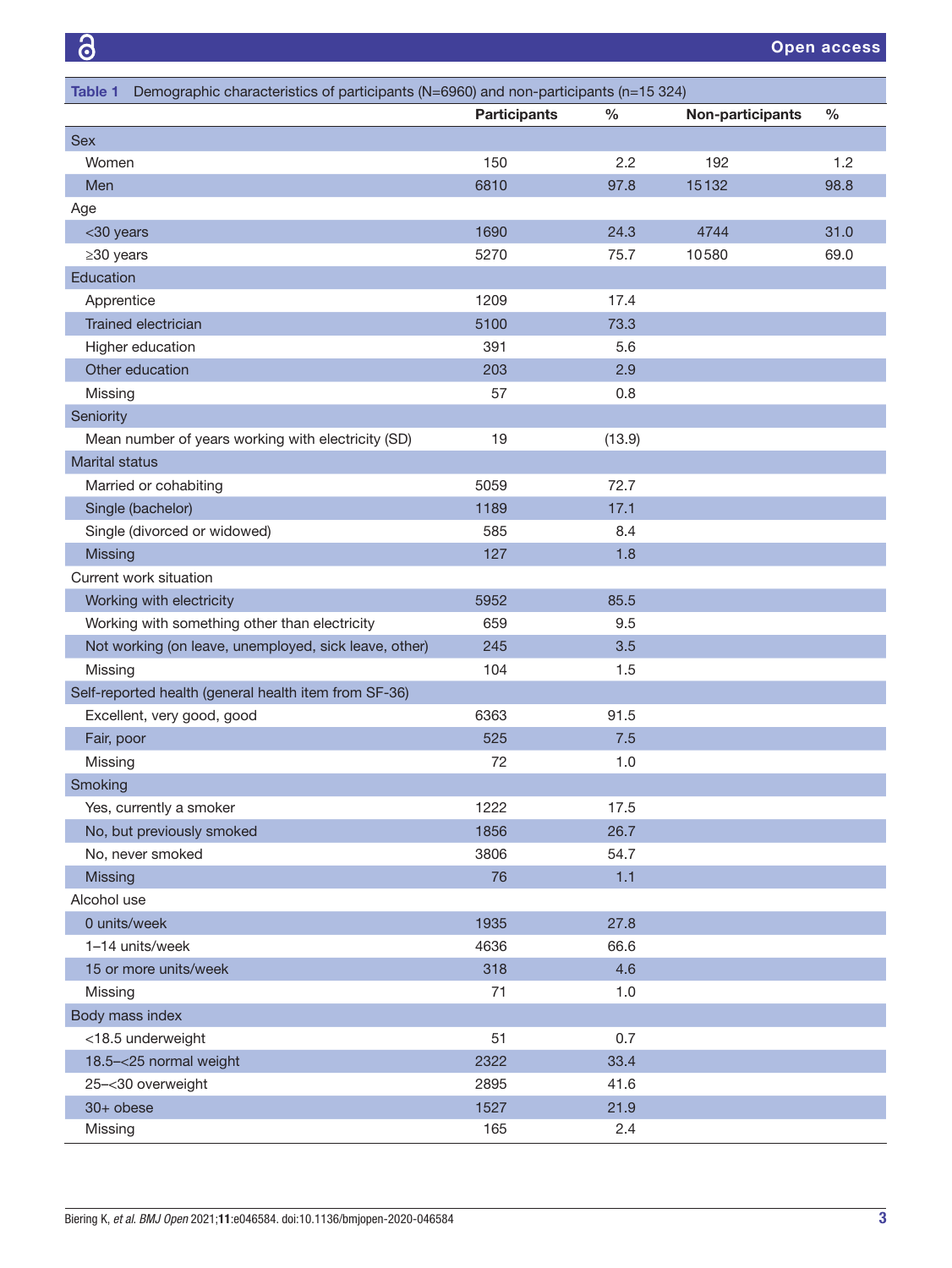# Open access

#### Patient and public involvement statement

When we designed and planned the project, we involved a steering group of members from the electricians' union and other organisations that addressed electricity and technical safety, to ensure that the participants would be able to understand questionnaires, and that they covered relevant aspects of electrical injuries. We also tested the questionnaire on a small group of electricians before the final version was launched.<sup>11-18</sup>

### Linkage of data

Every person working and living in Denmark has a unique personal identification number, called the CPR number.<sup>19</sup> The participants consented to the use of their CPR numbers for later follow-up in registries. Each Danish citizen as well as registered migrant workers holds this unique CPR number that provide the possibility to link each person across different registries. This makes it possible to study outcomes after the relatively short follow-up survey. In this study, the CPR number was used to determine participant sex and age.

### Analysis

Data were presented as counts and percentages, including information about missing data. Participants were compared with non-participants with regard to age and sex. Details regarding exposure to electrical shocks and their immediate consequences were described, and participation and proportions of electrical shocks over time were presented graphically. All data management and analysis were conducted in Stata V.16.1

# **RESULTS**

# **Participation**

We invited 22284 members of the Danish Union of Electricians to participate, excluding members without an email address, and retired members. Of these, 6960 agreed to

participate, but 50 did not complete the baseline questionnaire. [Table](#page-2-0) 1 provides demographic information for respondents compared with non-respondents, and other baseline characteristics. The proportion of women and of persons over 30 was larger among respondents than non-respondents, in line with other population-based studies. Most of the participants were trained electricians, and apprentices were the second largest group. They reported slightly better health than the Danish population in general, and reported lower alcohol use, whereas the smoking habits and body mass index were in line with the Danish male population.<sup>20</sup>

#### Participation during follow-up

The weekly response rate declined from 81% to 62% during the first 11 weeks of follow-up. After that, the response rate stabilised at approximately 63% for the rest of the data collection period ([figure](#page-3-0) 1).

### Electrical shocks

During the 26 weeks of follow-up, 2356 electrical shocks were reported with 1133 persons (16.3%) reporting one shock, 319 persons (4.6%) reporting two shocks, 97 persons (1.4%) reporting three shocks and 63 persons (0.9%) reporting four to nine shocks. This indicates that 1612 (23%) of the participants had experienced at least one electrical shock during these 26 weeks.

The shocks (not persons) are presented in detail in the following tables. The vast majority of the shocks were classified as 'not at all severe' by the participants. The type of electricity was most often alternating current and voltage under 1000 V ([table](#page-4-0) 2A).

During the follow-up period, there was a small decline over time in the reports of the incidence of shocks, and a dip in reporting over Christmas and the new year (around weeks 12–13 of the data collection), because of the holidays ([figure](#page-4-1) 2). In the baseline questionnaire,



<span id="page-3-0"></span>Figure 1 Response rate during the 26 weeks of follow-up.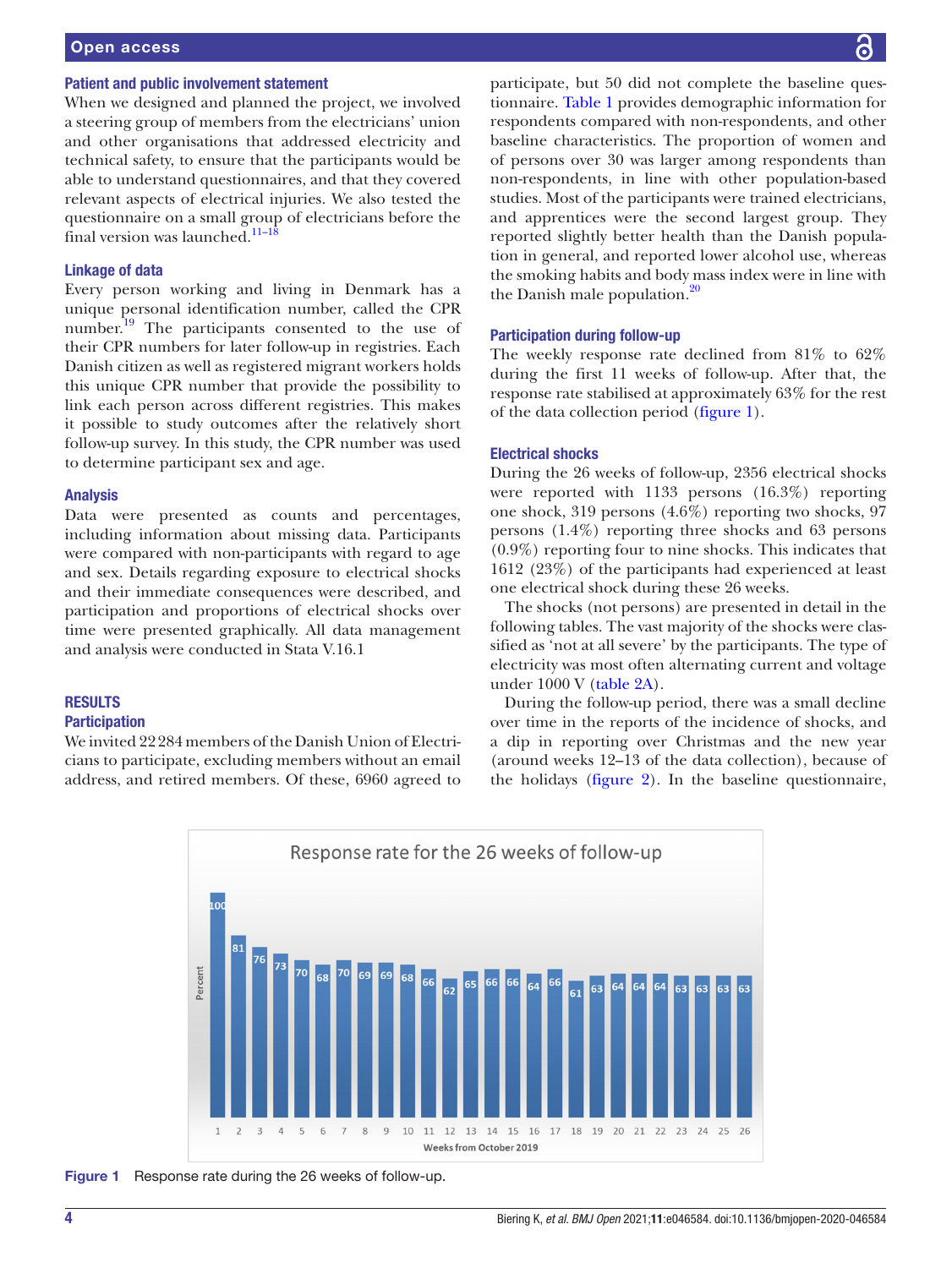<span id="page-4-0"></span>

| <b>Table 2A</b> Description of electrical shocks reported |  |
|-----------------------------------------------------------|--|
| (N=2356) over 26 weeks by Danish electricians             |  |

|                           | n    | $\%$ |
|---------------------------|------|------|
| Number of shocks/person   |      |      |
| 1                         | 1133 | 48.1 |
| $\overline{2}$            | 638  | 27.1 |
| 3                         | 291  | 12.3 |
| $4 - 9$                   | 294  | 12.5 |
| Type of electricity       |      |      |
| Alternating current       | 2006 | 85.1 |
| Direct current            | 142  | 6.0  |
| Electrical arc            | 8    | 0.3  |
| Induction                 | 27   | 1.2  |
| <b>Static electricity</b> | 102  | 4.3  |
| Unknown                   | 65   | 2.8  |
| <b>Missing</b>            | 6    | 0.3  |
| Voltage                   |      |      |
| Under 230 V               | 340  | 14.4 |
| 230 V                     | 1455 | 61.8 |
| 400 V                     | 62   | 2.6  |
| 400-1000 V                | 16   | 0.7  |
| <b>Over 1000 V</b>        | 22   | 0.9  |
| Unknown                   | 78   | 3.3  |
| <b>Missing</b>            | 383  | 16.3 |
| Self-reported severity    |      |      |
| Not at all severe         | 1725 | 73.2 |
| Slightly severe           | 534  | 22.7 |
| Somewhat severe           | 66   | 2.8  |
| Quite severe              | 15   | 0.6  |
| Very severe               | 6    | 0.3  |
| Missing                   | 10   | 0.4  |

several of the participants reported shocks going back some time, but these were omitted from the data if they happened more than 14 days before the questionnaire was completed.

### Immediate consequences

Most of the shocks had an entry point in a finger, hand or arm. In most cases, the exit point was also a finger, hand or arm, but many reported that the exit point was unknown. Current passing across the body (in most cases, upper extremity to upper extremity) was less frequent than same side exposure, but again, many did not know, equivalent to reporting of the unknown exit points. Exposure on dry skin was more common than on wet/damp skin [\(table](#page-5-0) 2B).

Most of the shocks did not cause any immediate injury, direct or indirect. [Table](#page-5-1) 2C shows consequences reported in the same week as the shock. Only 13 shocks were followed by unconsciousness, whereas 49 shocks led to memory loss; these numbers may be a bit higher than reported, as seven and nine persons, respectively, answered 'do not know' to these questions. In 177 cases those who experienced electrical shocks contacted their doctor/went to hospital, and 68 led to an injury-related absence from work. In 252 cases, shocks caused flashbacks; this exceeds the number of shocks that resulted in physical injury ([table](#page-5-1) 2C).

# **DISCUSSION**

# Key results

Of the 22284 eligible members of the Danish Union of Electricians, 6960 (31%) participated in our cohort study, and of these, 61%–81% participated in the 26-week follow-up. During the data collection period, 2356 electrical shocks were experienced by 23.1% of the participants. Of the participants, 1133 (16.3% of participants) experienced one shock and 1223 (6.9% of participants) experienced two to nine shocks. The reporting of shocks declined slightly over time. Most of the shocks were reported as 'not severe'. The most frequent type of electricity was alternating current and a voltage below 1000 V. The most common entry and exit points were fingers, hands and arms, predominantly dry skin. Surprisingly, many electricians could not determine whether they had current passing across the body, 66% of these because they could not determine the exit point of a shock.



<span id="page-4-1"></span>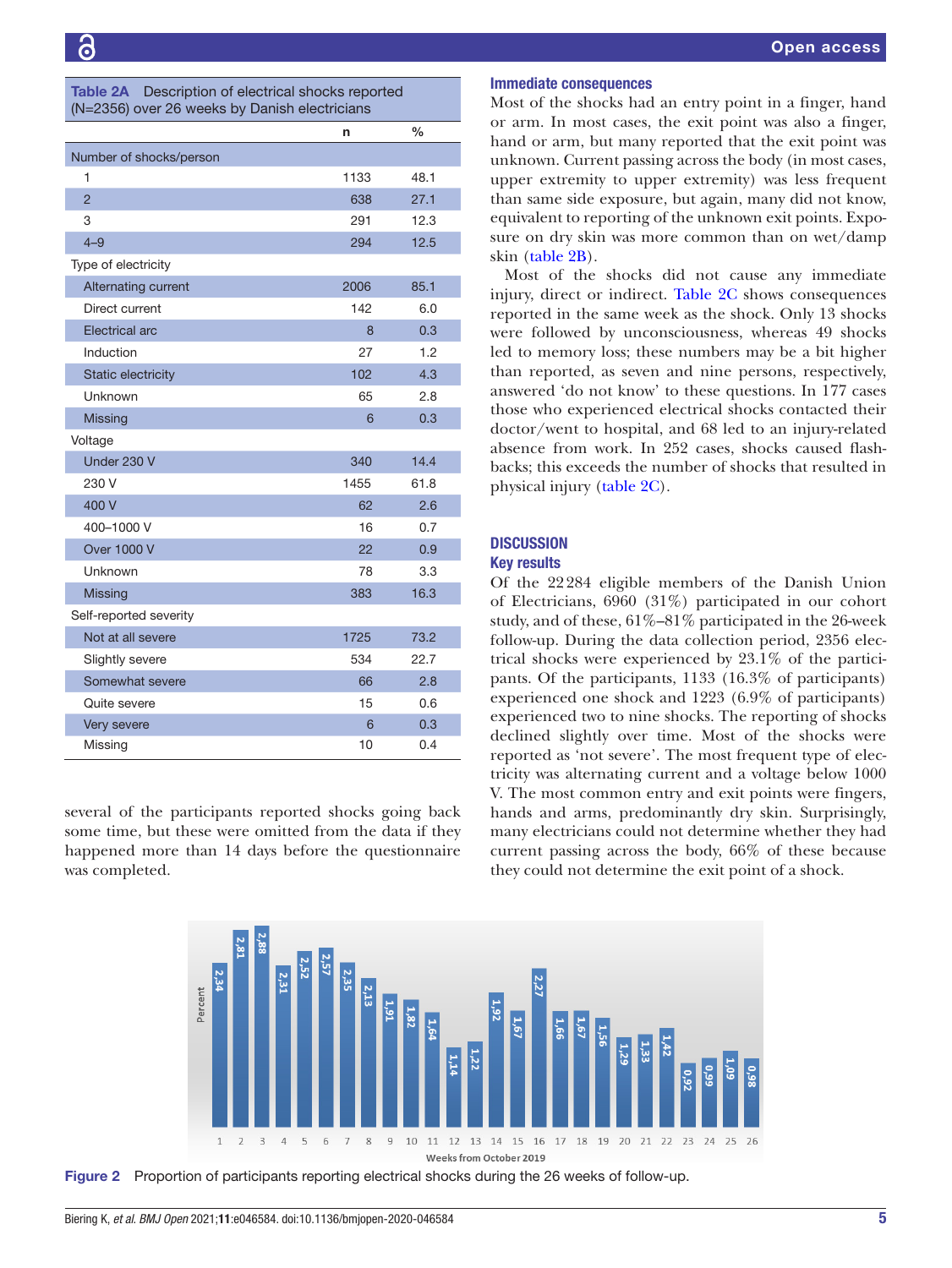<span id="page-5-0"></span>

| Description of reported electrical shocks by entry<br><b>Table 2B</b><br>and exit point (N=2356) |      |               |  |
|--------------------------------------------------------------------------------------------------|------|---------------|--|
|                                                                                                  | n    | $\frac{0}{0}$ |  |
| Entry point                                                                                      |      |               |  |
| Hand/finger                                                                                      | 2116 | 89.8          |  |
| Arm                                                                                              | 67   | 2.8           |  |
| Other                                                                                            | 24   | 1.0           |  |
| Missing*                                                                                         | 149  |               |  |
| Moistness of entry point                                                                         |      |               |  |
| Dry                                                                                              | 1771 | 75.2          |  |
| Wet/damp                                                                                         | 428  | 18.2          |  |
| Missing*                                                                                         | 157  | 6.7           |  |
| Exit point                                                                                       |      |               |  |
| Hand/finger                                                                                      | 1077 | 45.7          |  |
| Arm                                                                                              | 171  | 7.3           |  |
| Other                                                                                            | 270  | 11.5          |  |
| Unknown                                                                                          | 689  | 29.2          |  |
| Missing*                                                                                         | 149  | 6.3           |  |
| Moistness of exit point                                                                          |      |               |  |
| Dry                                                                                              | 1218 | 51.7          |  |
| Wet/damp                                                                                         | 281  | 11.9          |  |
| Missing*                                                                                         | 857  | 36.4          |  |
| Current passing across the body                                                                  |      |               |  |
| <b>Yes</b>                                                                                       | 249  | 10.6          |  |
| No                                                                                               | 1106 | 46.9          |  |
| Unknown                                                                                          | 842  | 35.7          |  |
| Missing*                                                                                         | 159  | 6.7           |  |

\*Those who reported electrical arc, induction or static electricity were not asked these questions, and included in the missing group.

The immediate consequences reported the same week as an electrical shock were also rare. However, 4.7% resulted in red skin marks, 2.1% resulted in memory loss and 10.7% caused flashbacks to various extents. In 7.5% of cases, healthcare services were contacted, but few shocks resulted in absence from work for more than the same day, and in parallel with this, only a few reported reduced ability to work following a shock.

### Limitations

To the best of our knowledge, the cohort of electrical workers we studied is the first to be monitored for electrical injuries through a prospective design. Despite an intensive campaign to motivate participation, this survey had a relatively low participation rate. This is a possible limitation of the study, especially because the distribution of ages was different among participants and nonparticipants. Attrition during the follow-up phase may also present a problem, as 19% did not respond to any of the follow-up messages, and up to 40% of those who responded to the baseline questions stopped answering

<span id="page-5-1"></span>Table 2C Immediate consequences of electrical shock (reported in same week as shock) (N=2356)

|                                                               | n    | $\frac{0}{0}$ |
|---------------------------------------------------------------|------|---------------|
| Physical injury caused by the shock                           |      |               |
| Yes: red marks on skin                                        | 110  | 4.7           |
| Yes: burn                                                     | 45   | 1.9           |
| Yes: other                                                    | 29   | 1.2           |
| <b>No</b>                                                     | 2164 | 91.9          |
| Missing                                                       | 8    | 0.3           |
| Other physical injury related to the shock (eg, from falling) |      |               |
| Yes                                                           | 34   | 1.4           |
| <b>No</b>                                                     | 2315 | 98.3          |
| Missing                                                       | 7    | 0.3           |
| Unconsciousness                                               |      |               |
| Yes                                                           | 13   | 0.5           |
| <b>No</b>                                                     | 2322 | 98.6          |
| Unknown                                                       | 7    | 0.3           |
| <b>Missing</b>                                                | 14   | 0.6           |
| Memory loss                                                   |      |               |
| <b>Yes</b>                                                    | 49   | 2.1           |
| No                                                            | 2292 | 97.3          |
| <b>Unknown</b>                                                | 9    | 0.4           |
| Missing                                                       | 6    | 0.3           |
| <b>Contacted health services</b>                              |      |               |
| Yes: outpatient visit                                         | 150  | 6.4           |
| Yes: admitted                                                 | 27   | 1.1           |
| No                                                            | 2166 | 91.9          |
| Missing                                                       | 13   | 0.6           |
| Absent from work                                              |      |               |
| Yes: the same day                                             | 57   | 2.4           |
| Yes: more than 1 day                                          | 11   | 0.5           |
| <b>No</b>                                                     | 2278 | 96.7          |
| Missing                                                       | 10   | 0.4           |
| Self-reported ability to work                                 |      |               |
| Very good                                                     | 2167 | 92.0          |
| Good                                                          | 151  | 6.4           |
| Average to very poor                                          | 8    | 0.3           |
| Missing                                                       | 30   | 1.3           |
| Flashbacks                                                    |      |               |
| Not at all                                                    | 2094 | 88.9          |
| To a minor extent                                             | 208  | 8.8           |
| To some extent                                                | 31   | 1.3           |
| In high/very high extent                                      | 13   | 0.6           |
| Missing                                                       | 10   | 0.4           |

during the follow-up phase. However, some participants who stopped answering during the data collection returned later. This intermittent pattern of answering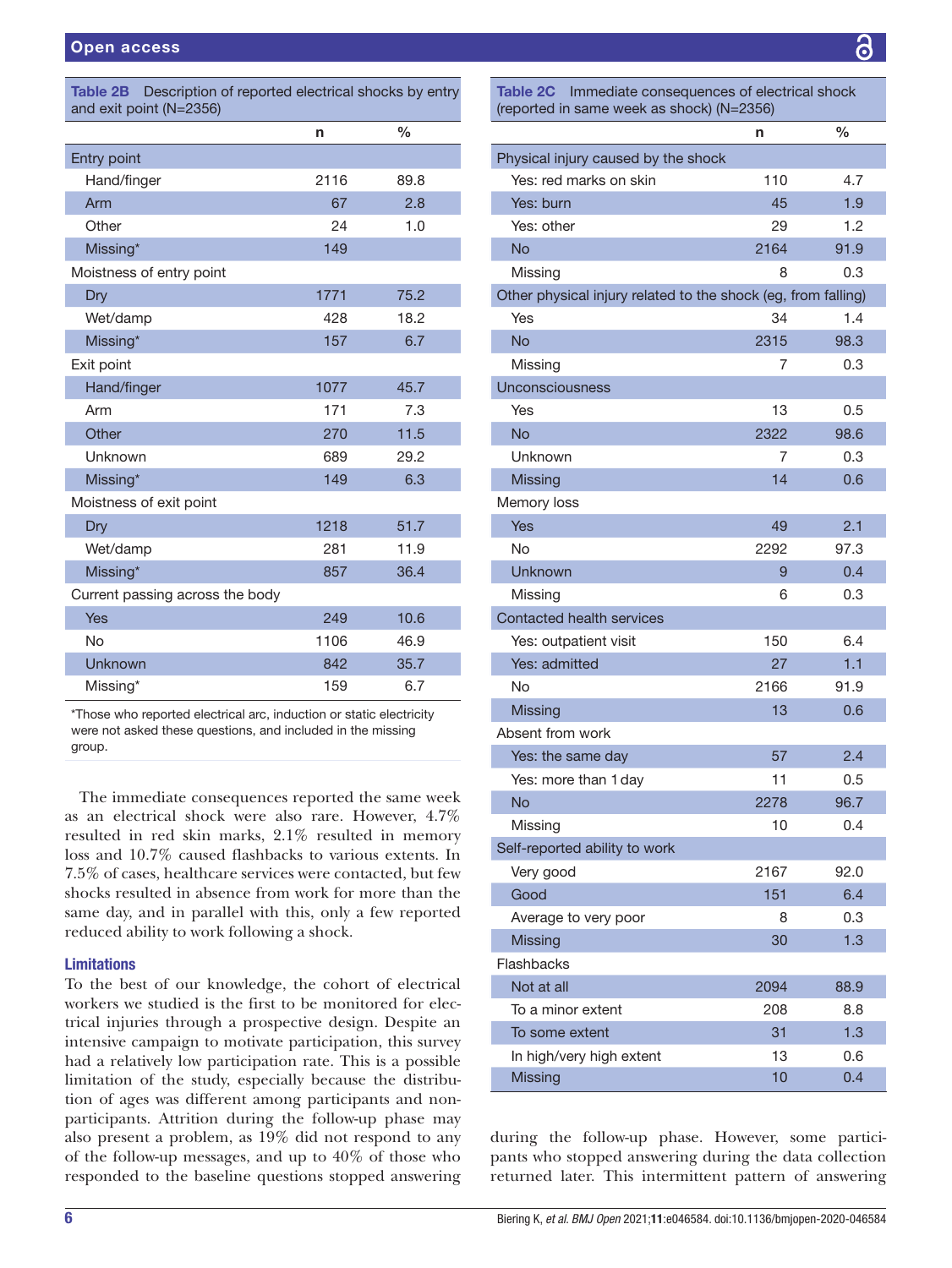is not as prone to bias as attrition is, if the respondents provided answers both before and after an electrical shock. The decline in the number of shocks over time was greater than the attrition, and we could not find an explanation for this. We examined the response pattern for changes related to reporting a shock, but that was not the case. Participation in the study may have increased awareness of the risk of electrical shock, and this may have led to the decrease.

Participation in the study, especially the baseline survey, which included many questions with various types of response categories, required fundamental reading skills. This may have caused persons who had reading difficulties to be under-represented in the cohort as they might give up on answering. On the other hand, all members of the Danish Union for Electricians are trained electricians, technicians or apprentices who should have sufficient reading skills to participate in this sort of study.

### Interpretation

Only a small proportion of the electrical-shock-related injuries prompted participants to contact a healthcare professional. Most previous studies of electrical injuries are based on hospitalised patients, unusually those in specialised burn units. This study describes a heterogeneous group of electrical shocks, and thus the low proportion of extremely severe shocks reported means that it is not comparable to previous studies in other settings. Since, as far as we know, this study is the first to monitor electrical injuries among electricians through a prospective design with repeated measurements, it is not possible to compare this study with previous work. However, a Norwegian retrospective study of electricians estimated an incidence of 7.6 serious electrical injuries per 100 person-years, [6](#page-6-5) which, translated to our design, would result in over 200 serious injuries over 6 months of follow-up. This was not reflected in our findings, in which only 31 shocks were reported as 'quite severe' or 'very severe'. We cannot know whether or not this discrepancy is related to recall bias in the Norwegian study, a different study population, or changes in incidence over time. A retrospective Swedish study of electricians who had experienced at least one electrical shock showed that half of the respondents had experienced an electrical injury at some point in their working life. $21$ 

### **Generalisability**

This study may be generalised to other populations of electricians, where the regulations and safety guidelines are in line with the Danish ones. If the participants' risk of electrical shock is consistent with those who did not participate, the incidence and the characteristics of the shocks may be extrapolated to the entire population of Danish electricians. The opportunity to examine the cohort's participants' health before and after an electrical shock may provide results that are generalisable to other contexts, as the participants are compared with

themselves before and after an electrical shock, rather than to other populations.

Contributors KB, AK, OC and KJN designed the study, discussed its results, strengths and limitations, and approved the final version of the manuscript. KJN programmed the REDCap data collection; KB carried out the initial data management and analysis, wrote the first draft of the manuscript and is responsible for the overall content.

Funding This study was supported by the Danish Working Environment Research Fund, grant number 22-2017-09.

Competing interests None declared.

Patient consent for publication Obtained.

Ethics approval The data collection was approved by Central Region on behalf of the Danish Data Protection Agency #1-16-02-139-19. Approval from the Ethics Committee is exempted in Denmark for questionnaire-based data collection.

Provenance and peer review Not commissioned; externally peer reviewed.

Data availability statement Data are available upon reasonable request.

Supplemental material This content has been supplied by the author(s). It has not been vetted by BMJ Publishing Group Limited (BMJ) and may not have been peer-reviewed. Any opinions or recommendations discussed are solely those of the author(s) and are not endorsed by BMJ. BMJ disclaims all liability and responsibility arising from any reliance placed on the content. Where the content includes any translated material, BMJ does not warrant the accuracy and reliability of the translations (including but not limited to local regulations, clinical guidelines, terminology, drug names and drug dosages), and is not responsible for any error and/or omissions arising from translation and adaptation or otherwise.

Open access This is an open access article distributed in accordance with the Creative Commons Attribution Non Commercial (CC BY-NC 4.0) license, which permits others to distribute, remix, adapt, build upon this work non-commercially, and license their derivative works on different terms, provided the original work is properly cited, appropriate credit is given, any changes made indicated, and the use is non-commercial. See: [http://creativecommons.org/licenses/by-nc/4.0/.](http://creativecommons.org/licenses/by-nc/4.0/)

#### ORCID iDs

Karin Biering <http://orcid.org/0000-0001-7038-9566> Kent Jacob Nielsen<http://orcid.org/0000-0002-4643-5697>

#### <span id="page-6-0"></span>**REFERENCES**

- 1 Shih JG, Shahrokhi S, Jeschke MG. Review of adult electrical burn injury outcomes worldwide: an analysis of low-voltage vs highvoltage electrical injury. *[J Burn Care Res](http://dx.doi.org/10.1097/BCR.0000000000000373)* 2017;38:e293–8.
- <span id="page-6-1"></span>Thomée S, Jakobsson K. Life-changing or trivial: Electricians' views about electrical accidents. *[Work](http://dx.doi.org/10.3233/WOR-182765)* 2018;60:573–85.
- <span id="page-6-2"></span>3 [Statistics of electrical accidents]. *Copenhagen: the Danish safety technology authority*, 2010.
- <span id="page-6-3"></span>4 OSH system at national level - Denmark: European Agency for Safety and Health at Work, 2020. Available: [https://oshwiki.eu/wiki/OSH\\_](https://oshwiki.eu/wiki/OSH_system_at_national_level_-_Denmark) [system\\_at\\_national\\_level\\_-\\_Denmark](https://oshwiki.eu/wiki/OSH_system_at_national_level_-_Denmark) [Accessed 19 Mar 2020].
- <span id="page-6-4"></span>5 Lander F, Nielsen KJ, Rasmussen K, *et al*. Patterns of work injuries: cases admitted to emergency room treatment compared to cases reported to the Danish working environment authority during 2003- 2010. *[Occup Environ Med](http://dx.doi.org/10.1136/oemed-2013-101559)* 2014;71:97–103.
- <span id="page-6-5"></span>6 Goffeng LO, Veiersted KB, Moian R, *et al*. [Incidence and prevention of occupational electrical accidents]. *[Tidsskr Nor Laegeforen](http://www.ncbi.nlm.nih.gov/pubmed/14562789)* 2003;123:2457–8.
- <span id="page-6-6"></span>7 Andrews CJ, Reisner AD. Neurological and neuropsychological consequences of electrical and lightning shock: review and theories of causation. *[Neural Regen Res](http://dx.doi.org/10.4103/1673-5374.206636)* 2017;12:677–86.
- 8 Biering KV, Kærgaard JM, Carstensen A. Mental disorders following electrical injuries - a register-based, matched cohort study. *Occup Environ Med* 2020.
- 9 Duff K, McCaffrey RJ. Electrical injury and lightning injury: a review of their mechanisms and neuropsychological, psychiatric, and neurological sequelae. *[Neuropsychol Rev](http://dx.doi.org/10.1023/A:1016623318049)* 2001;11:101–16.
- <span id="page-6-7"></span>10 Harris PA, Taylor R, Thielke R, *et al*. Research electronic data capture (REDCap)--a metadata-driven methodology and workflow process for providing translational research informatics support. *[J Biomed](http://dx.doi.org/10.1016/j.jbi.2008.08.010)  [Inform](http://dx.doi.org/10.1016/j.jbi.2008.08.010)* 2009;42:377–81.
- <span id="page-6-8"></span>11 Costa PT, McCrae RR. Domains and facets: hierarchical personality assessment using the revised Neo personality inventory. *[J Pers](http://dx.doi.org/10.1207/s15327752jpa6401_2)  [Assess](http://dx.doi.org/10.1207/s15327752jpa6401_2)* 1995;64:21–50.